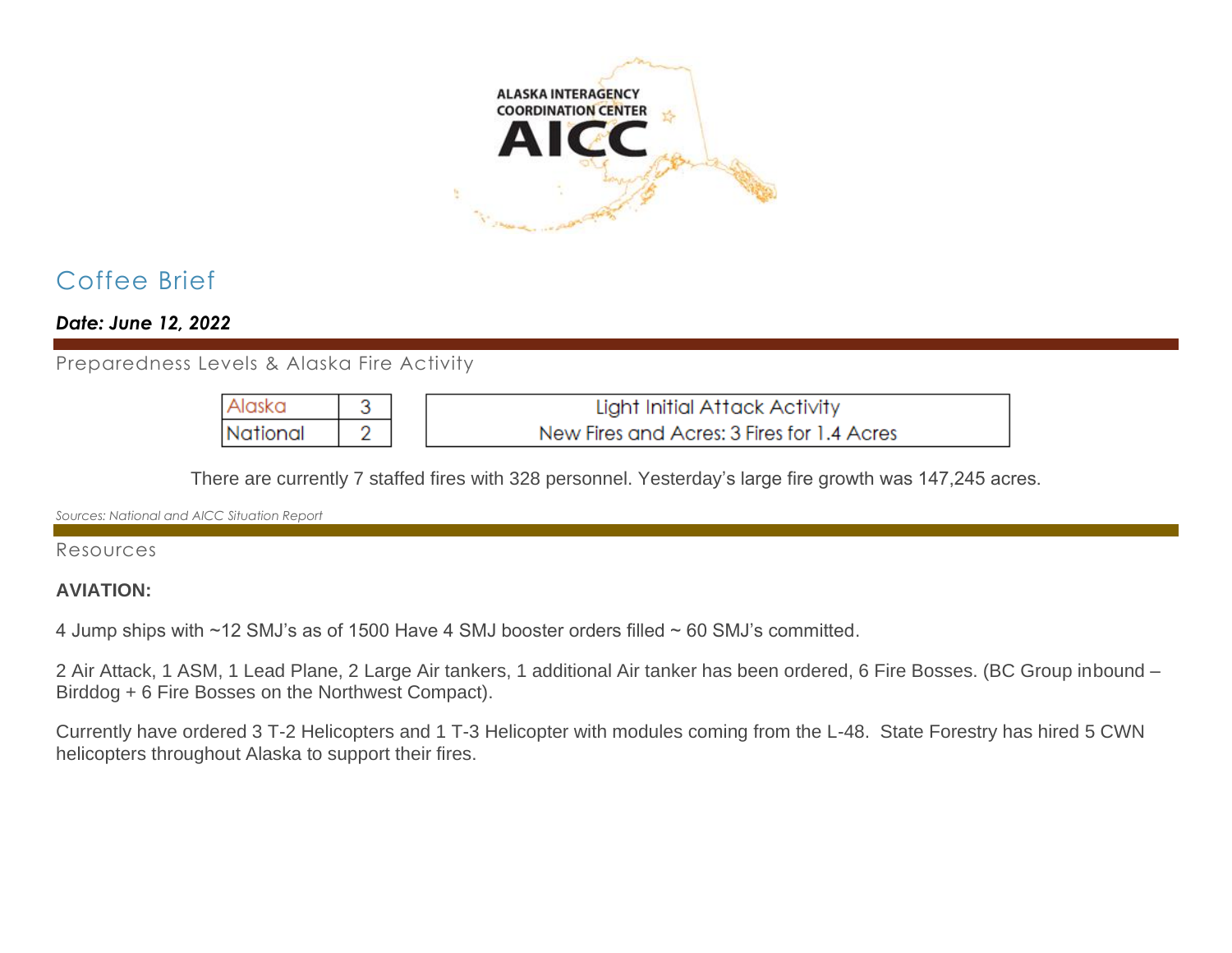## **CREWS:**

Type 2 Crews Committed: 5 Type 2IA Crews Committed: 6 Type 1 Crews Committed: 3 Modules: 1

Crews arriving at FBK today and assignments:

Union IHC – DOF\* Winema IHC – DOF\* Zig Zag IHC – East Fork Rogue River IHC – East Fork Entiat IHC - TBD

Additional order for 5 T-1 or T2IA has been placed for 6/15 arrival into FBK.

# **MISCELLANEOUS:**

State Forestry has augmented their fire staff with ~30+ overhead through the Northwest Compact.

IMT2 Butteri in briefed for the East Fork fire.

*Source: ROSS Reports*

Weather Summary

Wetting rains will be most widespread in Southeast Alaska again today, with showers over Copper River Basin and South Central Alaska. A few wet thunderstorms will develop again this afternoon in South Central and Southwest. The focus of instability starts to move farther north, with isolated storms expected through Copper River Basin, the Alaska Range, and into the southern Interior. That area will move northward tomorrow, accompanied by an increase in lightning activity.

Due to significant cooling in the west, there are no red flag warnings out today. However, west and southwest Alaska will continue to have dry (RH <25%) and windy conditions, so fire potential remains high there. Tomorrow will see more moderation of humidities there, while winds will turn to a southwesterly direction but remain gusty. There is also an increasing chance for showers moving into the west coast, though heaviest rain potential is in the northwest. Meanwhile, the central and eastern part of the state will begin to see a warming trend this weekend, and by Monday, temperatures will again be into the 70s for much of eastern Alaska.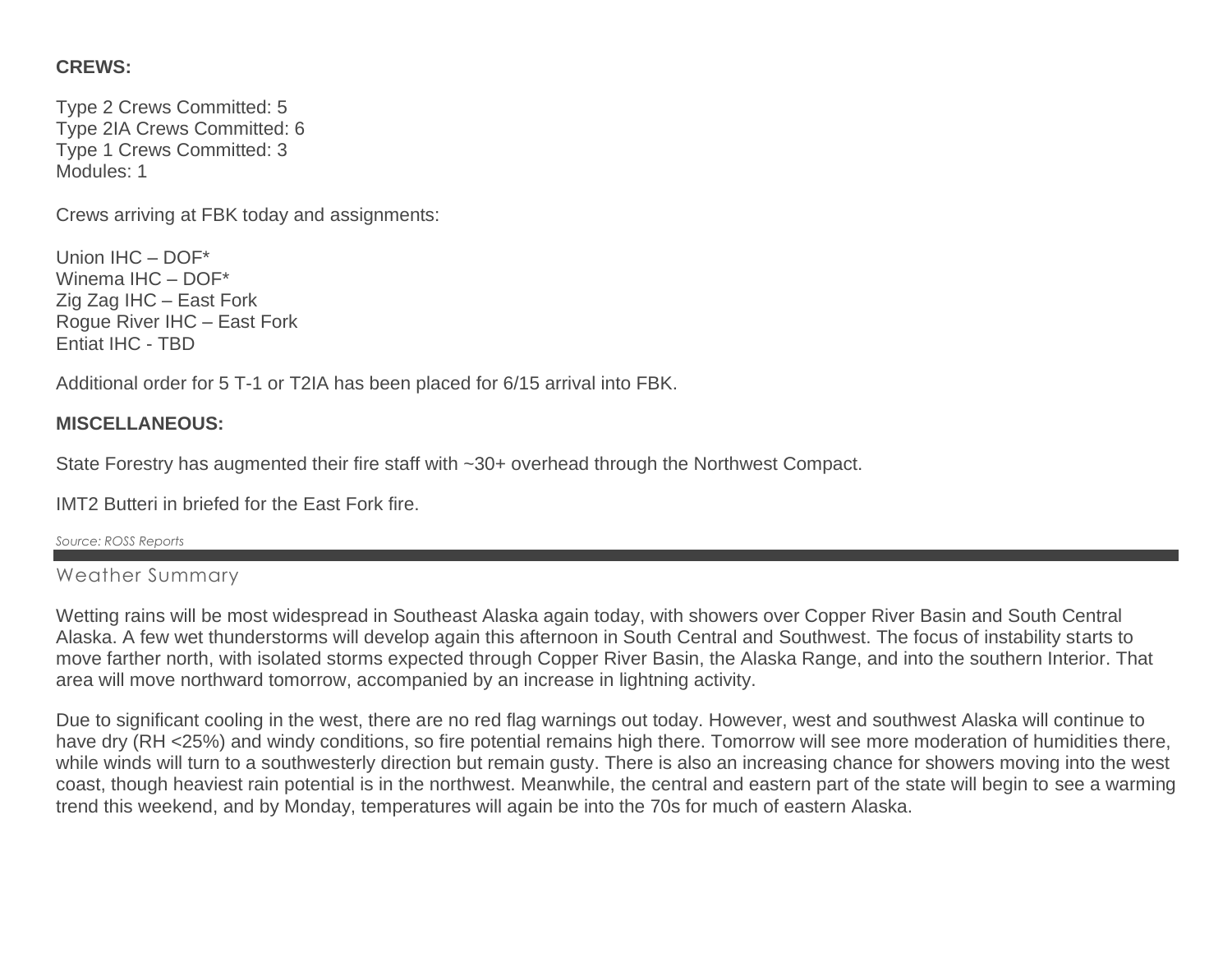With the low dropping into the west coast and bringing cooler temperatures and a damper air mass this weekend, the question is whether it will bring enough moisture to make an impact on the fires burning in Southwest and moderate the fuels there. At this time, it's difficult to estimate how much precipitation will fall and whether it will impact the areas with extensive fire activity; it looks like significant precipitation will be limited. Sunday night and into Monday looks like the best chance for wetting rains there. Meanwhile, high pressure builds into the east, which will keep warmer temperatures and a dry pattern for central and eastern Alaska through the middle of next week.

*Source: Alaska 7-Day Outlook*

## Fuels/Fire Potential

Fine fuels remain mostly moderated from the Panhandle through Copper River Basin and into South Central Alaska. Some areas around South Central have received little rain and are showing spots of drier fine fuels. The mid and deeper duff layers there continue to dry.

The most concerning fuels are in the central and western Interior and down to Southwest. Surface fuels are extremely dry, and strong, gusty winds are boosting the Initial Spread Index to Extreme values, enhancing the potential for wind-driven fires.

The deeper duff layers continue to warm and dry in the Interior, Southwest, and South Central. Many stations in these areas now have values of the Build-up Index (BUI) above the critical threshold of 80 and pushing over 100, indicating that the deeper layers will contribute to wildfire behavior, and some fires may be increasingly resistant to control. Fuels that are normally barriers to fire may not slow fire spread due to this long-term drying trend.

*Source: Alaska 7-Day Outlook*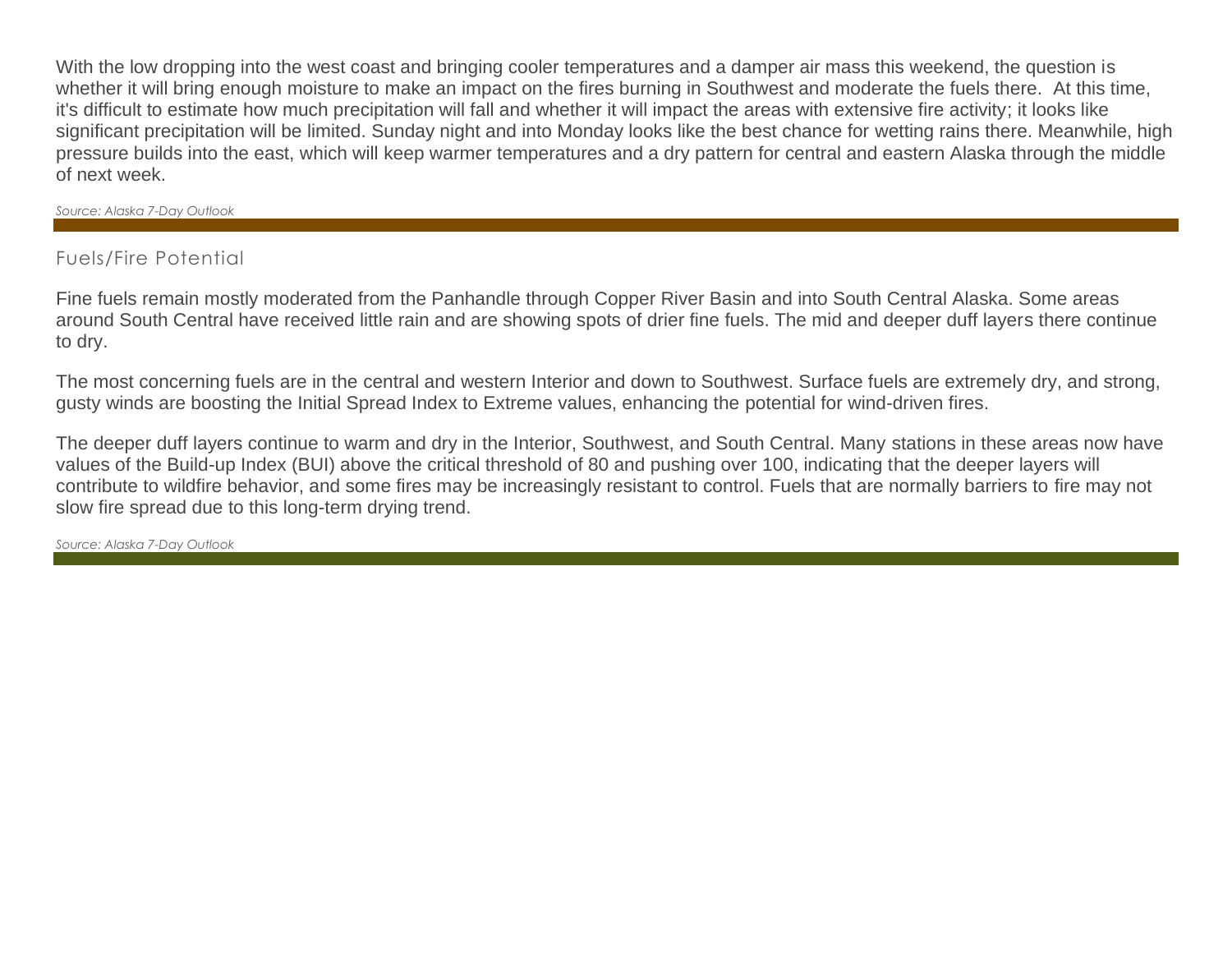## Fuels Status [Alaska Fire and Fuels Map](https://akff.mesowest.org/map/#/c6337,-14900,4/g1/mc/vtemp/sAK/n/zt)



For additional fuels information visit<https://akff.mesowest.org/>

*Sources: AICC Predictive Services – Fuels/Fire Danger web page, Alaska Fire & Fuels web page*

Prioritized Incident Details

This information will be available after the next AMAC meeting.

*Source: AMAC Incident Prioritization List, ICS-209s*

The Coffee Brief is posted at PLs 4 and 5 only.